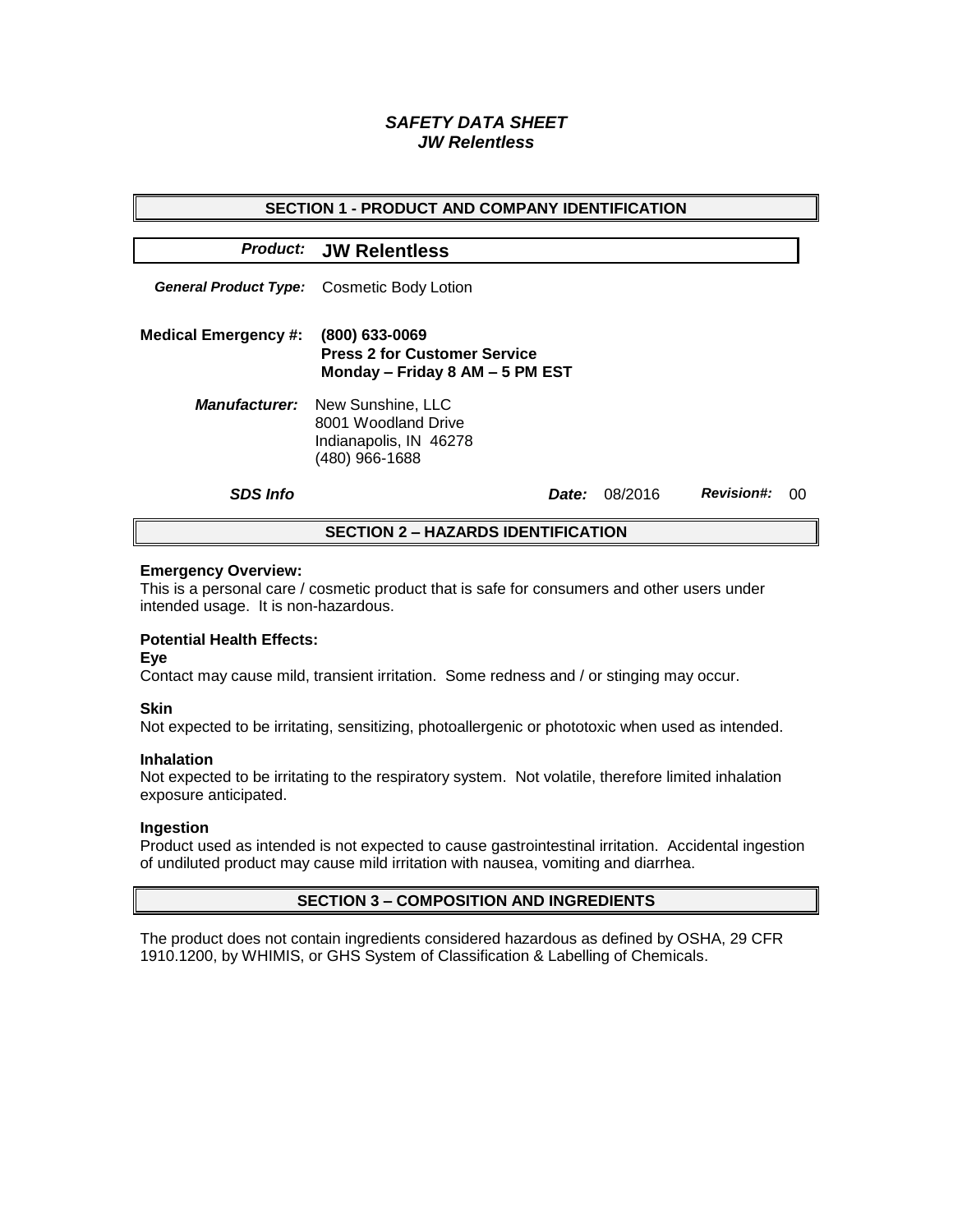# **SECTION 4 – FIRST AID MEASURES**

## **Eye**

Thorough rinsing for 15 – 20 minutes is recommended. If irritation persists, contact a physician.

### **Skin**

Discontinue use of product. Apply cold compresses to affected areas to relieve discomfort. If discomfort persists, contact a physician.

#### **Inhalation**

If respiratory irritation occurs, remove individual to fresh air.

#### **Ingestion**

Accidental ingestion of product may require medical attention. In case of accidental ingestion dilute with water. Do not induce vomiting. If discomfort persists, contact a physician.

## **SECTION 5 – FIRE FIGHTING MEASURES**

**Extinguishing Media:** Use chemical foam, dry chemical, carbon dioxide or water. **Explosion Hazard:** Not applicable.

**Fire Fighting Info:** Contact emergency personnel. Use self-contained breathing apparatus and protective gear, if large quantities of product are involved. Hazardous decomposition products may be released. Thermal degradation may produce oxides of carbon and / or nitrogen, hydrocarbons and / derivatives.

## **SECTION 6 – ACCIDENTAL RELEASE MEASURES**

### **Procedures for Spill / Leak Clean-up:**

**Household Settings:** Absorb liquid and scrub the area. Dilute with water until surface is no longer slippery.

**Non-Household Settings:** Use safety glasses if splash hazard exist. Use gloves and other protective clothing to prevent skin contact.

### **SECTION 7 – HANDLING AND STORAGE**

### **Precautions for Safe Handling:**

**Household Settings:** Avoid contact with eyes.

**Non-Household Settings:** No unusual handling or storage requirements. Storage in large quantities (warehouse) should be in a well-ventilated, cool area.

### **Conditions for Safe Storage:**

**Household Settings:** Normal household storage.

**Non-Household Settings:** No unusual handling or storage requirements. Storage in large quantities (warehouse) should be in a well-ventilated, cool area.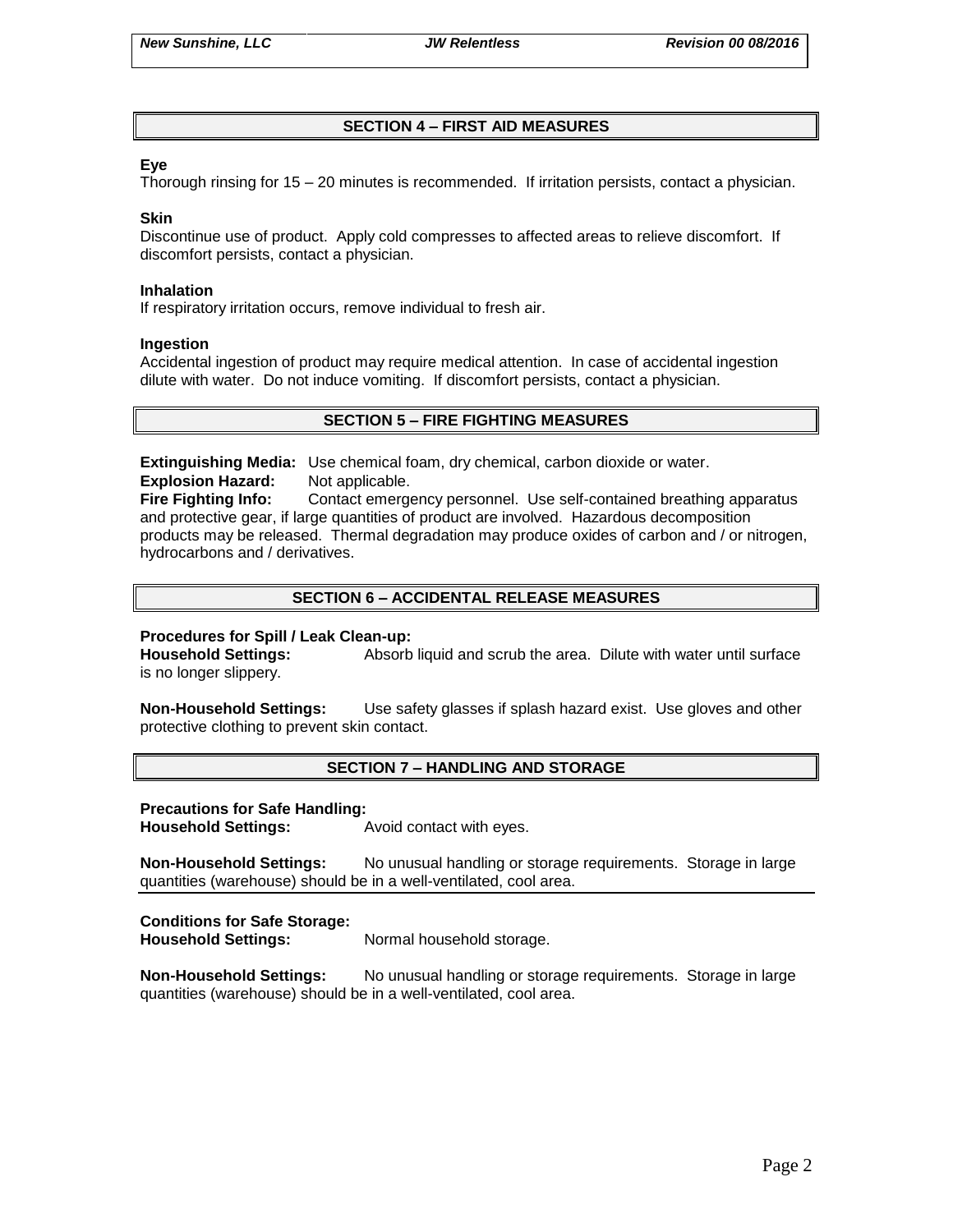### **SECTION 8 – EXPOSURE CONTROLS / PERSONAL PROTECTION**

**Household Settings:** This is a personal care / cosmetic product that is safe for consumers and other users under normal and reasonably foreseen use.

**Non-Household Settings:** Use safety glasses if splash hazards exist, use gloves and other protective clothing to prevent skin contact. Always follow good hygienic work practices. Avoid prolonged contact with skin and clothing.

# **SECTION 9 – PHYSICAL AND CHEMICAL PROPERTIES**

Physical State Viscous liquid body lotion. Appearance Various colored viscous liquid.<br>
Odor Color Color Fragrant. Odor Threshold Not available pH 3.5 – 7.5 Melting Point/Freezing Point Not Applicable Boiling Point >212 F / 100 C Flash Point  $>212$  F / 100 C Evaporation Rate Not Applicable Flammability Not Applicable Upper/Lower Flammablilty Not Applicable Vapor Pressure Not Applicable Vapor Density Not Applicable Relative Density Not Available Specific gravity at 25C Not available. Solubility in water at 20C Slightly Insoluble<br>
Partition coefficient
Subsetted Not Applicable Partition coefficient<br>
Auto-iginition Temp<br>
Not Applicable Auto-iginition Temp Decomposition Temp Not Available Viscosity 20,000 – 150,000 cps. Volatile % Complies with Federal and State VOC regulations.

### **SECTION 10 – STABILITY AND REACTIVITY**

**Other Recommendations:** None

**Conditions to Avoid:** No applicable information has been found.

### **SECTION 11 – TOXICOLOGICAL INFORMATION**

This is a personal care / cosmetic product that is safe for consumers and other users under intended and reasonably foreseeable use.

| <b>Chronic Effects:</b> | Finished product is not expected to have chronic health effects.          |  |  |  |  |
|-------------------------|---------------------------------------------------------------------------|--|--|--|--|
| <b>Target Organs:</b>   | No adverse health effects on target organs expected for finished product. |  |  |  |  |
| <b>Carcinogenicity:</b> | Finished product is not expected to be carcinogenic.                      |  |  |  |  |
|                         | NTP: No<br>IARC: No<br>OSHA: No                                           |  |  |  |  |

### **SECTION 12 – ECOLOGICAL INFORMATION**

The product ingredients are expected to be safe for the environment at concentrations predicted under normal use and accidental spill scenarios.